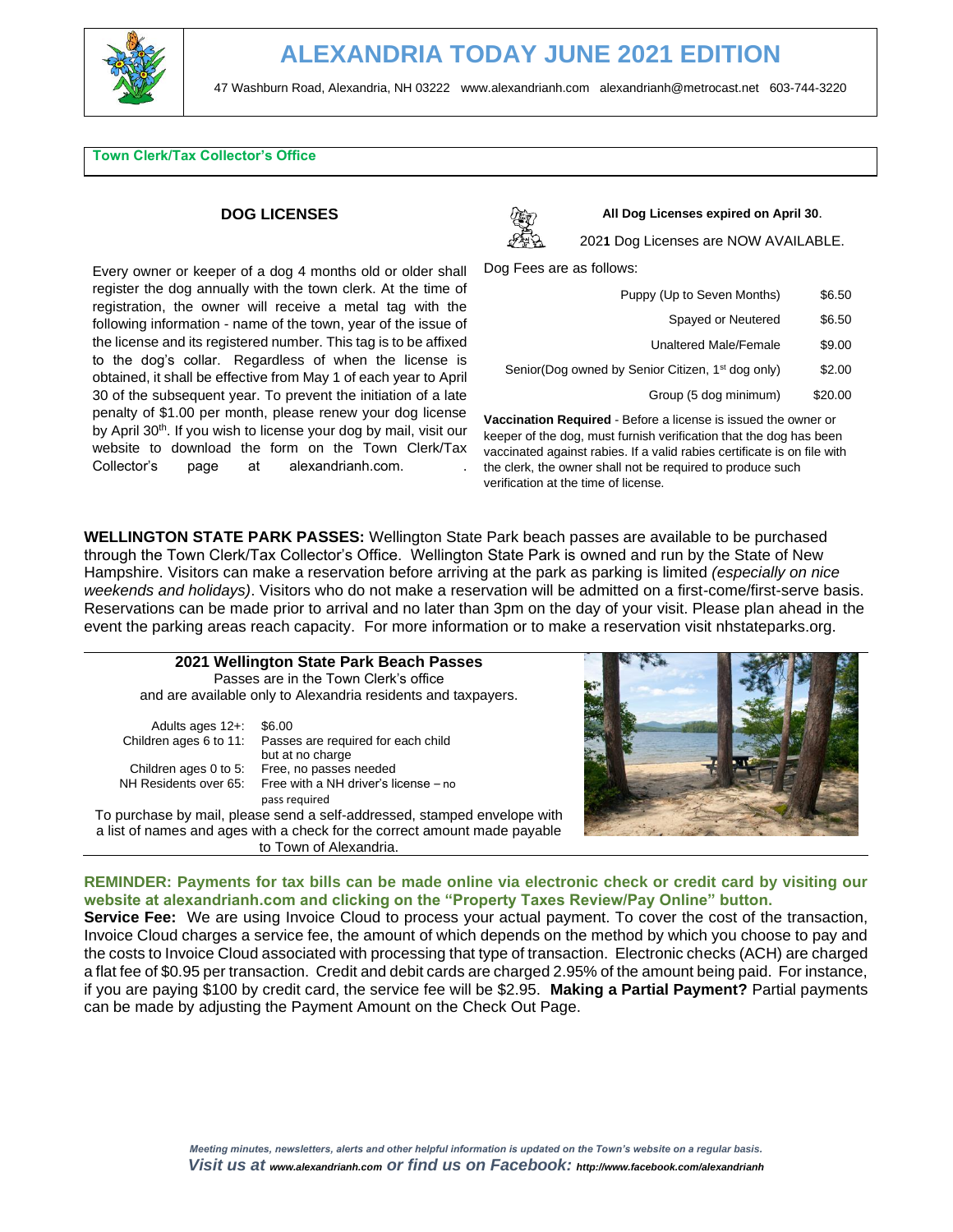

### **Alexandria Recreational Advisory Council**

# **Alexandria Village School Annual Meeting**

# **The Alexandria Recreational Advisory Council (ARAC) will be holding its annual meeting at the Alexandria Village School on Sunday, June 6 at 11 am. Our goal is to provide ongoing support, information and educational opportunities for children, adults and families in our community.**

We are hoping to offer new programs, including Budgeting and Basic Household Economics; Computer Skills; Healthy Cooking for Less; Crafting; GED classes; Simple Music Instruction and Sing Along; Free Med Checks; and Canning and Freezing. We also have a wonderful space available for groups within our community to meet.

We are interested in your input! Please feel free to attend and share your ideas, thoughts, or hopes for our community. If you can't make the meeting, please email Lorraine Jones, Director at [lorrainejones236@gmail.com](mailto:lorrainejones236@gmail.com)  with your suggestions. We want to hear from you!

**Selectmen's Office**

#### **Low & Moderate Income Homeowners Property Tax Relief Program: REMINDER: APPLICATIONS ARE DUE TO THE STATE BY JUNE 30TH**

Applications for the Low & Moderate Income Homeowners Property Tax Relief Form (DP-8) are available in the Selectmen's Office and online at <http://www.revenue.nh.gov/assistance/low-moderate.htm>**.** The Low & Moderate Income Homeowners Property Tax Relief program was designed to lessen the economic burden of the State Education Property Tax on certain at-risk taxpayers.

An eligible applicant for the Low and Moderate Income Homeowners Property Tax Relief is a person who is: • Single with adjusted gross income equal to or less than \$20,000; or

- Married or head of NH household with adjusted gross income less than or equal to \$40,000; and
- Owns a homestead subject to the State Education Property Tax; and
- Has resided in that homestead on April 1 of the year for which the claim is made.

Applications for the Low and Moderate Income Homeowners Property Tax Relief are accepted only during the statutory filing period - after May 1, but no later than June 30. The law allows 120 days for processing from the date of receipt of your completed application. For more information, visit [http://www.revenue.nh.gov/assistance/low-moderate.htm.](http://www.revenue.nh.gov/assistance/low-moderate.htm)

If you need help completing the forms, please contact the Selectmen's Office at 603-744-3220 or [alexandrianh@metrocat.net](mailto:alexandrianh@metrocat.net) to schedule an appointment.

# **Town of Alexandria Property Revaluation Process 2021**

For tax year 2021, all property values will be updated to market value as of April 1, 2021. With the real estate market fluctuating over the past few years, many property owners may see values increase; however, some may see them decrease. Just because some values increase or decrease, DOES NOT NECESSARILY mean that your taxes will increase or decrease.

Taxes are based on the combined budgets for the Town, school and county. The tax rate is determined by taking the total of those budgets divided by the overall value of the Town to arrive at a tax rate to "pay the bills". Unfortunately, there is no way to determine the impact of the update until after the values are finalized and until after the NH Department of Revenue Administration (DRA) calculates the total amount of money needed to "pay the bills". That process takes place in the fall, usually in October, with the Town's tax rate the end result.

Enough about taxes, let's get back to the update. As part of this process, Avitar assessing staff members have attempted to visit every property to verify that the physical data is accurate. This is especially important for the sale properties as they become the basis for the new values. Once we analyze the sales and develop preliminary values, there will be a field review of the entire town, which is just a drive-by parcel by parcel of every property to verify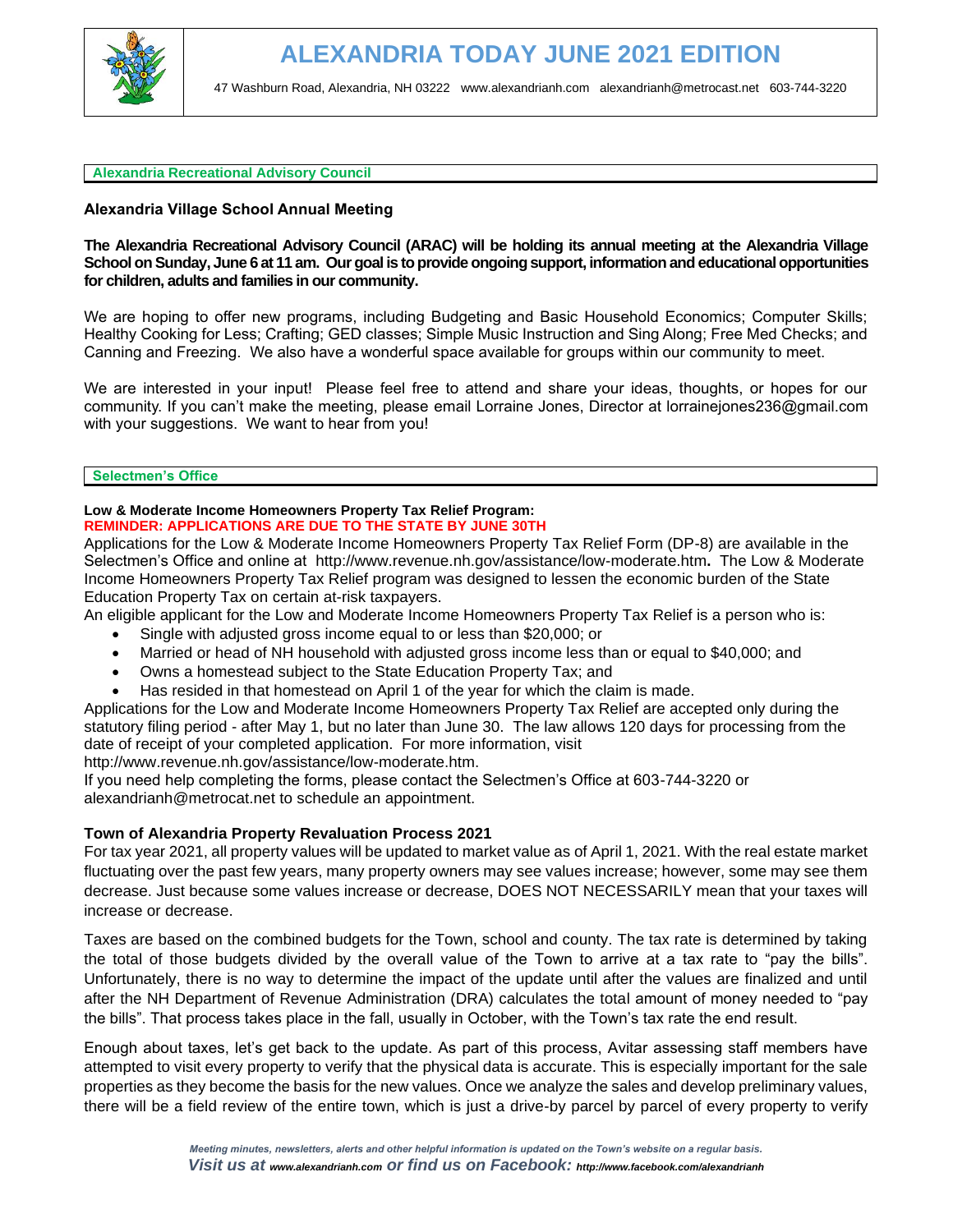

location, site characteristics, quality and so forth to be consistent as possible. Please know the cycled inspection process has been done over the prior period and there was an attempt to measure and list every property during that time.

Once the preliminary process is complete notices with the new preliminary values will be mailed to every property owner. That notice will include information so that you can schedule a phone appointment to speak with an Avitar representative to discuss your assessment, should you have any questions. Also included in the notice are instructions to access the online database and review the information about your property and every other property in town, including the sale properties that were used to help establish the new values.

As part of this process, the DRA has some oversight responsibilities, which includes visiting a sampling of those properties to verify data accuracy, and monitoring the hearing process. Once the update has been completed, Avitar will deliver to the Town a manual which describes the process in detail. The DRA will also review that manual for compliance with applicable state law.

If, at the end of the process, you have any further questions or concerns, they should be addressed through the abatement process once you have received your tax bill in the fall.



**Alexandria Waste Management Committee 06/21** 



**Recycling is contagious; You set the example, and others will follow**

*Trivia Quiz Question for the Month:* According to Wikipedia's latest data (2013), where does the United States rank in terms of percentage of material recycled? *(see bottom of newsletter article for correct answer)* 

# **Money in our Pockets**

In April, our total revenue received from recyclables was \$1189, generated by \$341 from aluminum cans and \$717 from light tin. There was a net adjustment for glass credited in April of \$131. Through April 2021, we have realized a net savings of \$2183. As you know, in addition to saving us money, your efforts to recycle have a positive impact on our environment and preserve our natural resources for all to enjoy.

# **What's New at the Transfer Station**



There were no formal TSSC meeting held during the month of May. However, there has been significant progress made by committee members working in concert with Erin Darrell. As reported last month, it was decided to proceed with the development of the gravel pit area first as this will require only minimal construction efforts outside of an access road. On May 11, George, and several members of the TSSC met

with Erin at the new site to reevaluate to topography and the location of the transfer station facility. As a result of that visit, it appears that substantial earth work and cost can be avoided by placing the whole transfer station to the south of the access drive off Cass Mill road. The existing ground profile means that far less cutting and filling would be necessary. This approach had been suggested in the past, but we had been intent on keeping the facility as far north and west as possible. What became clear on site is that there is still an ample screen of trees and bank to shield the neighbors, and that the car access loop (counterclockwise) would also be much shorter. The access road to the gravel could come off the south side of this loop and reach the gravel much more directly. Shorter roads would mean lower costs as well. Erin will work with these ideas and get back to us with a new draft. Further discussion is required as to specifics, but general agreement has been reached on what items will be included in the initial phase of the relocation and this information was given to Erin. The Board of Selectmen and our Road Agent are working closely with Erin as we move forward. Details of the exact layout design and the specifics of the build designs still need to be finalized; however, agreement as to what is needed has been reached and we continue investigating various options to meet these needs, including "lease to purchase" options available for large ticket items such as compactors and balers.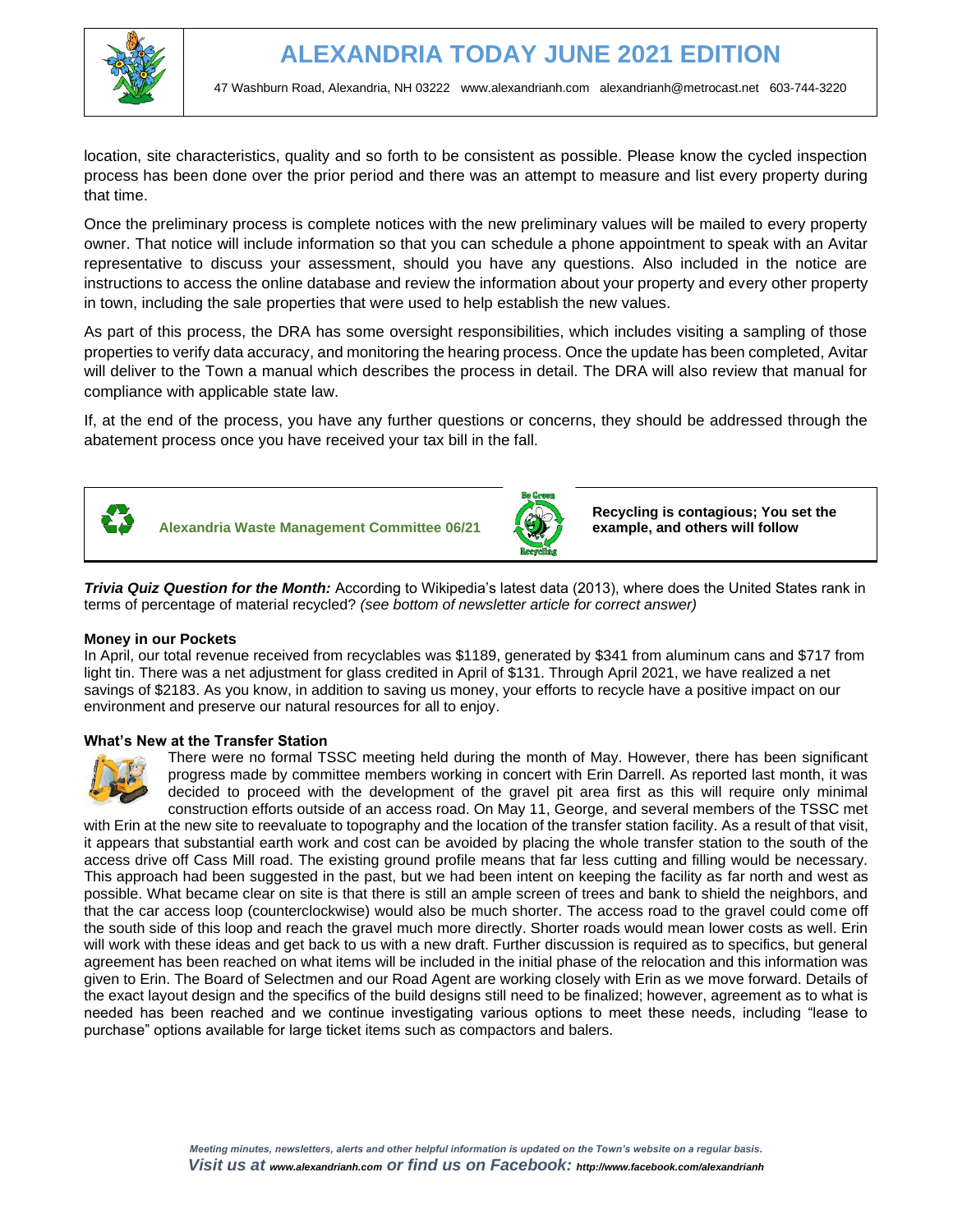



Summer is here and activity at the transfer station is in "summer mode", meaning that activity has picked a bit as summer residents return. The staff has asked that I remind residents, especially returning summer residents who may not be aware of some of the recent changes, to be especially mindful of throwing material into the correct bins. The compactor is for household waste and loose paper only; all other waste goes into specifically

designated containers – if you have question, please ask one of the attendants for help. Also, please remember to breakdown your cardboard boxes before throwing them into the container.

Many of you have asked about Hazardous Waste Day. This year it will be held on 31 July 8:30 – 12:00 at the Belmont Fire Station and on 7 August 8:30 – 12:00 at the Bristol Newfound School. Detailed information can be found on the Lakes Region website at www.lakesrpc.org/serviceshhw.asp. Please consult the website for information about what types of materials are and are NOT accepted and any special handling needed.



Creative ideas for recycling, reusing items, and interesting articles or websites offering recycling ideas are always welcome as are comments and suggestions about the newsletter articles. Please submitted your comments to: steve.whitman@hotmail.com; be sure to state "recycling comments" in the subject. In some cases, with the author's permission, comments may be printed in subsequent issues.

Answer to trivia question The United States ranked 18th out of the 37 countries evaluated – we can do much better!!

#### **Supervisors of the Checklist**

### **Verification of the Checklist**

N.H. law requires that the Supervisors of the Checklist verify the checklist every ten years. Any person on the checklist who has not voted in the past four years must re-register to remain on the checklist. The Supervisors are sending letters of notification to these voters at the address they provided when they registered.

The Supervisors of the Checklist will hold sessions for re-registering voters who have not voted since April 2017, also accepting applications for new voter registration, requests for the correction of the checklist, and change of political party affiliation.

Sessions will be held from 11 am to 2 pm at Town Hall, 45 Washburn Road, Alexandria on the following dates: Saturday, May 1, 2021 Saturday, June 26, 2021 Saturday, July 24, 2021

Voters may also re-register at the Town Clerk's office during the Town Clerk's regular hours. Voters may check party affiliation online at: https://app.sos.nh.gov/public/partyinfo.aspx.

#### **Alexandria Conservation Commission**



Most people are not fond of snakes and choose to keep their distance, and snakes prefer it that way. Snakes play an important part in New Hampshire's ecosystems, and as is the case with any species, it is important to keep the balance if the ecosystem is to survive. I could go into detail as to the important contribution snakes make; however, I won't. For those interested, you can research on your own - the New Hampshire Fish & Game website has a wealth of information.

There are 11 species of snakes that are native to New Hampshire. New Hampshire has only one venomous snake, the timber rattlesnake. Some of these species, such as the garter snake are common and widespread across the state. Other species like the timber rattlesnake are extremely rare and are now state protected. Five of the species (timber rattlesnake, eastern hognose snake, northern black racer, smooth green snake, and ribbon snake) were identified as species in greatest need of conservation in New Hampshire's Wildlife Action Plan completed in the fall of 2005.

Overall, snakes are poorly studied, and basic distribution and life history information is lacking. The New Hampshire Fish & Game maintains a database of all reptile and amphibian reports through its Reptile and Amphibian Reporting Program (RAARP) and depends on our residents, as well as their field staff, to report sightings. The first step to reporting a sighting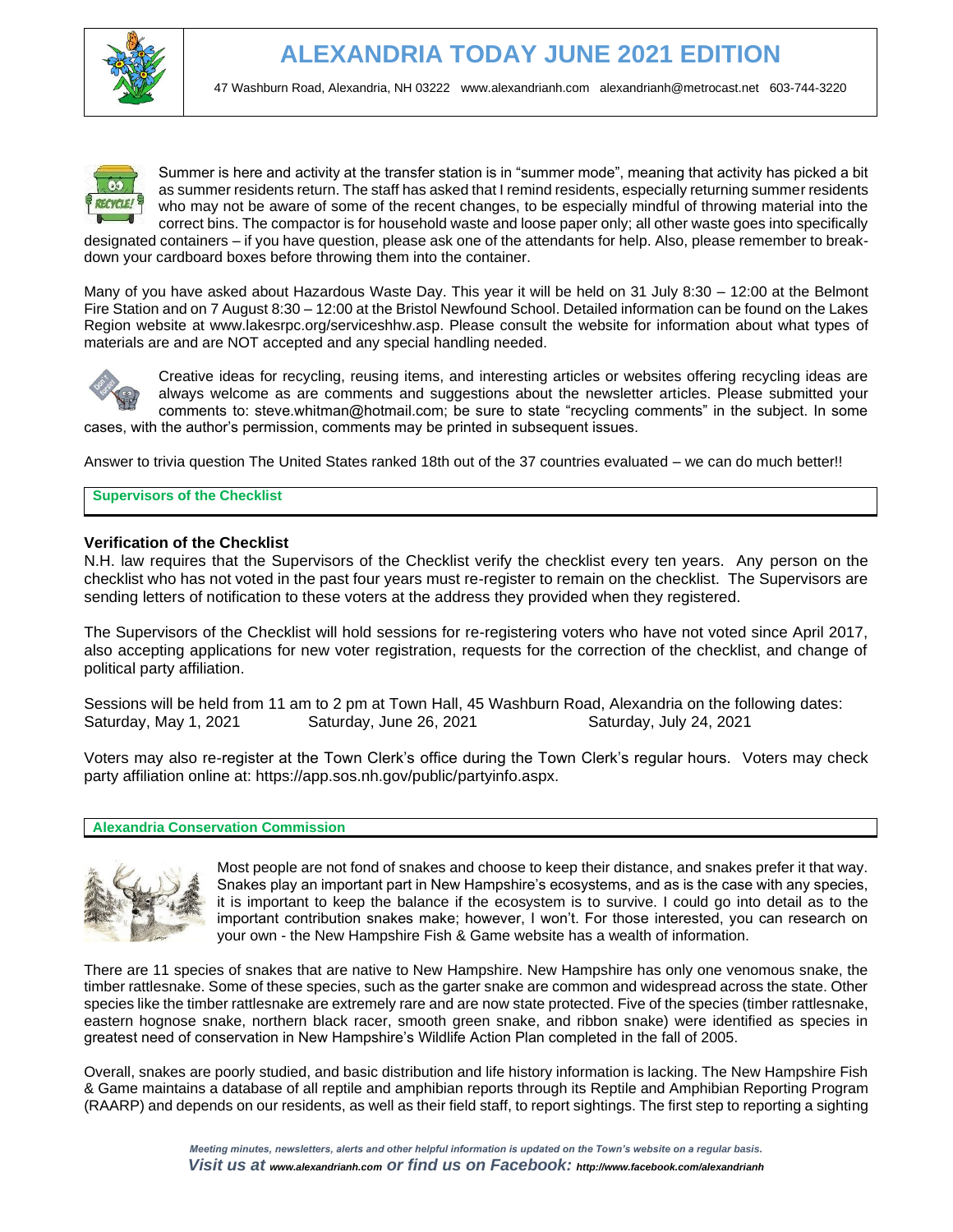

is accurately identifying the species. Information and photographs were compiled for all of New Hampshire's 11 native snakes to aid in this identification process and can be found on the source website. Climate changes over the past several years could result in non-native species of snakes migrating to our state, making reporting of snake sightings even more important.

**PLEASE DO NOT KILL SNAKES.** If you see a snake, leave it alone. Try to identify it, take a picture, and report it to New Hampshire Fish & Game. This is especially important if you see any of the endangered species or a snake you can't readily identify. There is no reason to kill a New Hampshire snake. If you feel threatened, call for help.

# **Source: Snakes of New Hampshire | Nongame | New Hampshire Fish and Game Department (state.nh.us)**

| <b>Other Local Events/Organizations</b> |                                                                                                                         |
|-----------------------------------------|-------------------------------------------------------------------------------------------------------------------------|
| American<br><b>Red Cross</b>            | <b>BLOOD DRIVES</b><br>Tuesday, June 8, 2021 from 12:00 pm to 5:00 pm<br>Marian Center, 17 West Shore Road, Bristol, NH |
|                                         | Tuesday, June 22, 2021 from 12:30 pm to 5:00 pm<br>Marian Center, 17 West Shore Road, Bristol, NH                       |